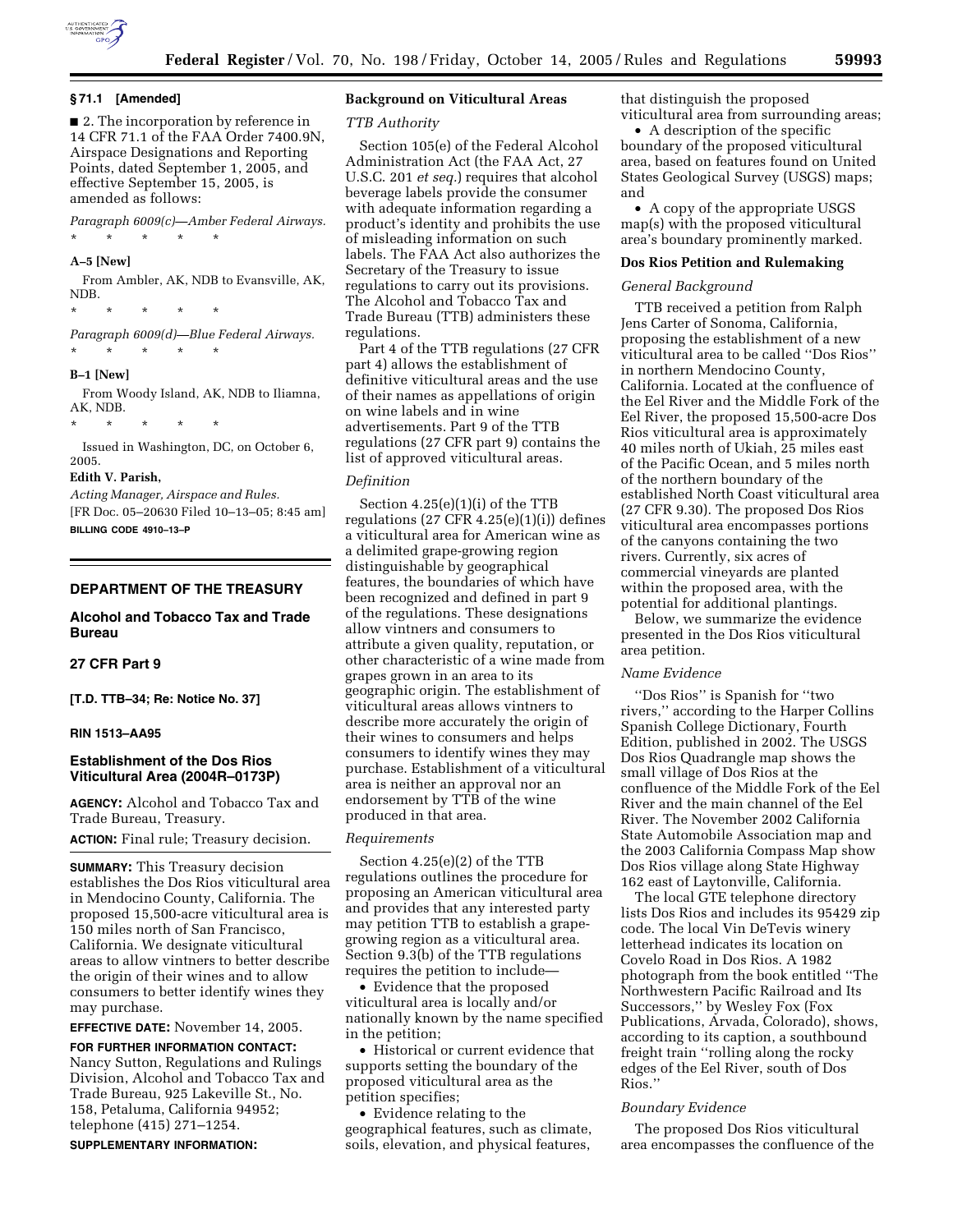Eel and the Middle Fork of the Eel Rivers, portions of the Eel River canyon to the north and south of the confluence, and a portion of the Middle Fork canyon east of the confluence. The proposed area also includes portions of the side canyons of several seasonal tributaries. The proposed viticultural area covers about 15,500 acres, and it is approximately 12 miles long east to west and 4 miles wide north to south.

The 2,000-foot contour line defines the outer limits of the proposed Dos Rios viticultural area. Section lines shown on the USGS maps of the proposed area connect the 2,000 foot contour lines across the two rivers as the contour lines pass out of the Dos Rios area. The 2,000-foot contour line marks the upper limit of the microclimate created by the proposed area's canyon geography. Above the 2,000-foot contour line, the climate becomes colder and less conducive to viticulture.

The northern boundary of the proposed Dos Rios viticultural area coincides with the Round Valley Indian Reservation southern boundary where it crosses the Eel River north of the village of Dos Rios. According to the 1971 Hubbard Scientific 3-dimensional map of the Ukiah, California, region, this portion of the proposed area includes more gentle, less eroded slopes.

The eastern region of the proposed viticultural area includes mildly steep slopes close to the Middle Fork of the Eel River. This portion of the proposed area has warmer temperatures due to sunlight reflected from the Middle Fork of the Eel River onto the surrounding slopes and canyon walls. Beyond the eastern boundary the higher, colder elevations of the Mendocino National Forest dominate the landscape.

The southern boundary line of the proposed area is approximately 3 miles south of the village of Dos Rios. This portion of the proposed area has significant winds and light reflection from the rivers, which moderate its climate.

The western boundary of the proposed Dos Rios viticultural area is approximately one mile west of the village of Dos Rios and coincides with the steep ''Windy Point'' geographical feature shown on the USGS Laytonville map. Mountain terrain less influenced by the canyon geography of the proposed area lies beyond its western boundary.

## *Distinguishing Features*

#### Geography

Significant physical features of the proposed Dos Rios viticultural area

include the Eel River and the Middle Fork of the Eel River and their surrounding canyons, which join within the proposed area. The canyon surrounding the confluence of the two rivers is a ''land trough,'' approximately one-half mile deep and 3 miles wide. This land trough is shown on the relevant USGS maps and in multiple dimensions on the Hubbard Scientific Ukiah region topographic map. As a land trough, the Eel and Middle Fork river canyons are the only major gaps in the Coast Range in this region of Mendocino County. These gaps allow the Pacific Ocean marine air to blow inland, or east, through the canyons and into the proposed Dos Rios viticultural area.

The names of several prominent geographic features within the proposed Dos Rios viticultural area reflect the strength of the wind blowing through the canyons. The USGS maps covering the proposed area show two different geographic features named ''Windy Point'' within the proposed area and another named ''Windy Ridge'' near the proposed area's eastern boundary. On the USGS Laytonville map, one Windy Point is near the 1,800-foot elevation in the southwest corner of section 36, T22N, R14W. On the USGS Dos Rios map, a second Windy Point is near the 1,400-foot elevation line between State Highway 162 and the Middle Fork of the Eel River, T21N, R13W. ''Windy Ridge,'' with elevations between 2,600 feet and 3,200 feet, is immediately outside the proposed area's eastern boundary on the USGS Covelo West map, section 18, T22N, R13W.

The canyon walls and hillsides surrounding the Eel River and the Middle Fork of the Eel River incline from 30 to 75 percent. In addition to the climate-moderating marine winds, sunlight reflecting off the two rivers onto the steep sides of the canyons warms the terrain of the canyons below the 2,000-foot contour line.

### Climate

The marine winds blowing through the canyons within the proposed Dos Rios viticultural area, the direct and reflected solar radiation, and the temperature are the factors that distinguish the proposed area from the surrounding regions of Mendocino County. The ''Sunset Western Garden Book,'' 7th edition, 2001, (Sunset book) which divides much of the western United States into growing zones, includes the region encompassing the proposed Dos Rios viticultural area within California's Zone 14, Northern California's Inland Areas with Some Ocean Influence, a transitional climate

area. The Sunset book depicts this zone as a narrow geographic region surrounded by three cooler zones. The close proximity of four climate zones to the proposed Dos Rios viticultural area also helps create a unique transitional microclimate within the proposed area.

*Wind:* As noted above, the presence of strong winds in the proposed Dos Rios viticultural area is reflected in the ''windy'' names given to several geographic features within or near its boundary. The Eel River and Middle Fork of the Eel River canyons create gaps in the Coast Range, which lies between the moderating Pacific Ocean climate to the west and the more continental climate found at the higher elevations and in the interior valleys to the east. These canyons bring climatemoderating Pacific marine air further inland than would be expected without these low-elevation gaps and allow the moderating ocean air into the Dos Rios region, affecting the climate of the proposed viticultural area.

Geographic slopes also affect airflow, according to the Sunset book description of how the local terrain can affect wind flow and solar heat. Warm air rises and cold air sinks, creating vertical wind movements on the 800 foot to 2,000-foot sloping elevations found within the proposed viticultural area.

During the spring and summer months, the proposed viticultural area has brisk afternoon breezes that intensify at sunset and subside after dark, allowing temperatures to cool. The winds help disperse the morning coastal fog that reaches over the surrounding mountain ranges, giving the Dos Rios region sunny mornings that contrast with the foggier mornings found in the surrounding Covelo and Willits regions. During the winter the winds create a downdraft from the hilltops to the canyon floor that lessens the effects of freezing temperatures and frost in the vineyards.

*Solar Radiation:* Reflective sunlight off the water of the two rivers provides additional warming to the hillside vineyards within the proposed Dos Rios viticultural area. The intensity of the reflected sunlight dissipates above 2,000 feet in elevation, which coincides with the proposed area's boundary line.

*Temperature:* Temperatures within the proposed Dos Rios viticultural area annually average 52 to 58 degrees, with warm, dry summers and cool, wet winters. The marine breezes blowing through the canyons of the proposed viticultural area moderate temperatures, making the Dos Rios region cooler in the summer and warmer in the winter than regions to the east that have a more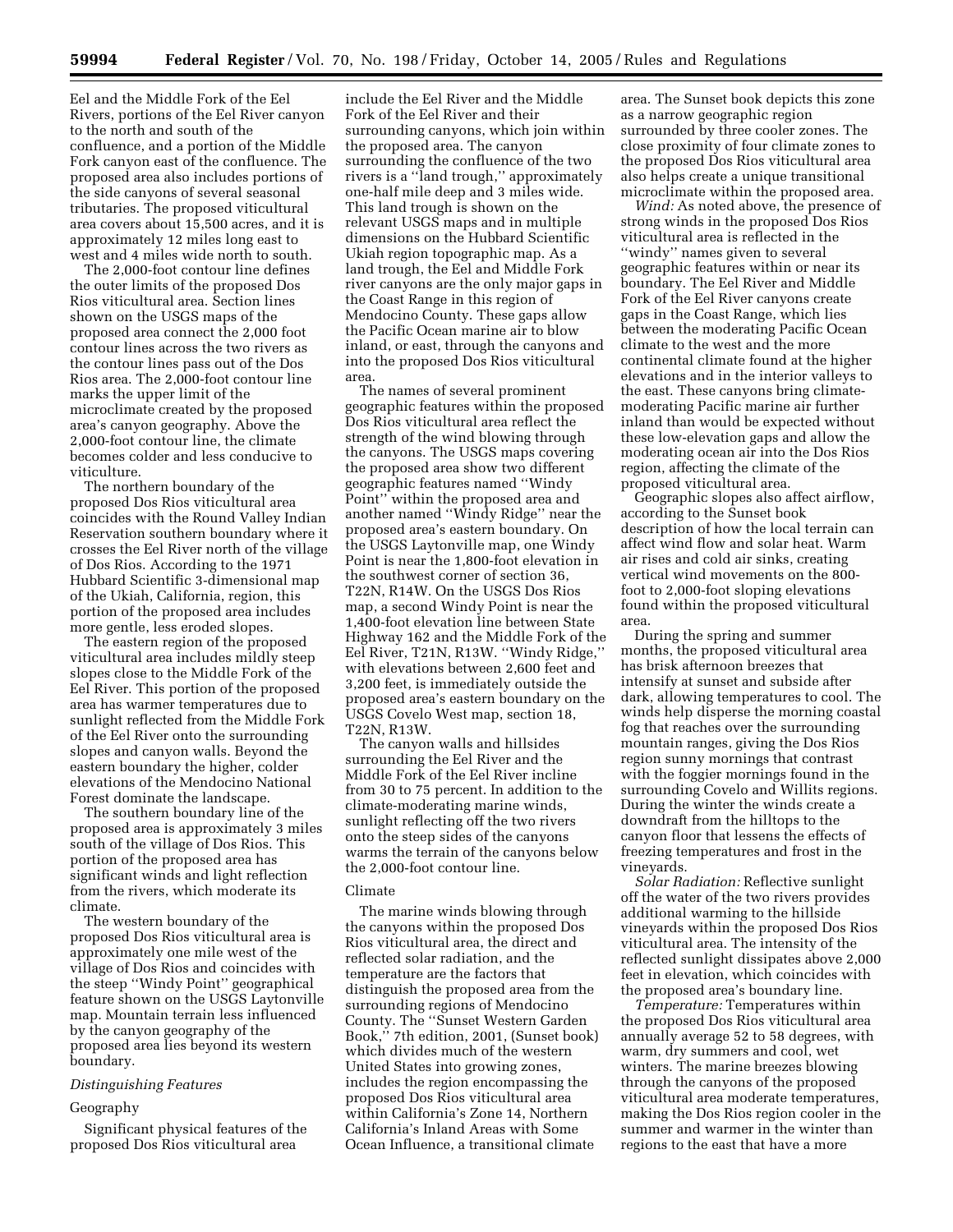continental climate. The frost-free growing season varies from 125 days to 250 days annually.

According to the Sunset book, three cooler Sunset climate zones surround the proposed Dos Rios viticultural area and its transitional Zone 14 climate. These three climates include Zone 1, Coldest Winters in the West, Zone 2, Second Coldest Western Climate, and Zone 7, California's Digger Pine Belt. Zones 1 and 2 are the snowiest and coldest parts of the United States West Coast, excluding Alaska. Zone 7, found at lower mountain elevations, has hot summers and mild, but pronounced, winters. The Sunset book climate zone map shows the Dos Rios area as having a generally colder climate and a shorter growing season than the lower Mendocino County elevations.

*Rainfall and Snow:* The proposed Dos Rios viticultural area averages 30 to 60 inches of rainfall each year with most rainfall occurring between October and April. The proposed area also receives occasional light snow, while the surrounding higher elevations receive more snow.

#### Soils

Soils of the proposed Dos Rios viticultural area are well-drained to excessively well-drained loams, sandy loams, and gravelly loams that are deep to very deep. These soils are categorized as poor, with coarse texture and limited water retention. They are weathered from sandstone, siltstone, schist, and greywacke, which are rich in mineral nutrients. The soils within the proposed Dos Rios viticultural area differ from other nearby grape-growing regions such as the Potter Valley viticultural area (27 CFR 9.82), which have Cole series soils that are poorly drained, nearly level clay loams.

## *Notice of Proposed Rulemaking and Comments Received*

On March 31, 2005, TTB published a notice of proposed rulemaking regarding the establishment of the Dos Rios viticultural area in the **Federal Register**  as Notice No. 37 (70 FR 16455). In that notice, TTB requested comments by May 31, 2005, from all interested persons. TTB received 14 comments in response, all supporting establishment of the proposed Dos Rios viticultural area.

## **TTB Finding**

After careful review of the petition and the comments received, TTB finds that the evidence submitted supports the establishment of the proposed viticultural area. Therefore, under the authority of the Federal Alcohol

Administration Act and part 4 of our regulations, we establish the ''Dos Rios'' viticultural area in Mendocino County, California, effective 30-days from the publication date of this document.

### *Boundary Description*

See the narrative boundary description of the viticultural area in the regulatory text published at the end of this notice.

## *Maps*

The petitioner provided the required maps, and we list them below in the regulatory text.

### **Impact on Current Wine Labels**

Part 4 of the TTB regulations prohibits any label reference on a wine that indicates or implies an origin other than the wine's true place of origin. With the establishment of this viticultural area and its inclusion in part 9 of the TTB regulations, its name, ''Dos Rios,'' is recognized as a name of viticultural significance. Consequently, wine bottlers using ''Dos Rios'' in a brand name, including a trademark, or in another label reference as to the origin of the wine, will have to ensure that the product is eligible to use the viticultural area's name as an appellation of origin.

For a wine to be eligible to use as an appellation of origin the name of a viticultural area specified in part 9 of the TTB regulations, at least 85 percent of the grapes used to make the wine must have been grown within the area represented by that name, and the wine must meet the other conditions listed in 27 CFR 4.25(e)(3). If the wine is not eligible to use the viticultural area name as an appellation of origin and that name appears in the brand name, then the label is not in compliance and the bottler must change the brand name and obtain approval of a new label. Similarly, if the viticultural area name appears in another reference on the label in a misleading manner, the bottler would have to obtain approval of a new label.

Different rules apply if a wine has a brand name containing a viticultural area name that was used as a brand name on a label approved before July 7, 1986. See 27 CFR 4.39(i)(2) for details.

#### **Regulatory Flexibility Act**

We certify that this regulation will not have a significant economic impact on a substantial number of small entities. This regulation imposes no new reporting, recordkeeping, or other administrative requirement. Any benefit derived from the use of a viticultural area name is the result of a proprietor's efforts and consumer acceptance of

wines from that area. Therefore, no regulatory flexibility analysis is required.

## **Executive Order 12866**

This rule is not a significant regulatory action as defined by Executive Order 12866 (58 FR 51735). Therefore, it requires no regulatory assessment.

#### **Drafting Information**

Nancy Sutton of the Regulations and Rulings Division drafted this document.

## **List of Subjects in 27 CFR Part 9**

Wine.

## **The Regulatory Amendment**

■ For the reasons discussed in the preamble, we amend 27 CFR, chapter 1, part 9, as follows:

## **PART 9—AMERICAN VITICULTURAL AREAS**

■ 1. The authority citation for part 9 continues to read as follows:

**Authority:** 27 U.S.C. 205.

## **Subpart C—Approved American Viticultural Areas**

■ 2. Amend subpart C by adding § 9.175 to read as follows:

#### **§ 9.175 Dos Rios.**

(a) *Name.* The name of the viticultural area described in this section is ''Dos Rios''. For purposes of part 4 of this chapter, ''Dos Rios'' is a term of viticultural significance.

(b) *Approved Maps.* The appropriate maps for determining the boundaries of the Dos Rios viticultural area are four United States Geological Survey 1:24,000 scale topographic maps. They are titled:

(1) Dos Rios, California—Mendocino County, 1967 edition, revised 1994;

(2) Laytonville, California— Mendocino County, 1967 edition, revised 1994;

(3) Iron Peak, California—Mendocino County, 1967 edition, revised 1994; and

(4) Covelo West, California— Mendocino County, 1967 edition, photoinspected 1973.

(c) *Boundary.* The Dos Rios viticultural area is located in northern Mendocino County, California, at the confluence of the Eel River and the Middle Fork of the Eel River. The area's boundaries are defined as follows—

(1) Beginning in the northwestern quarter of the Dos Rios map in section 32, T22N, R13W, at the intersection of the 2,000-foot contour line and Poonkinny Road, proceed southerly and then easterly along the meandering